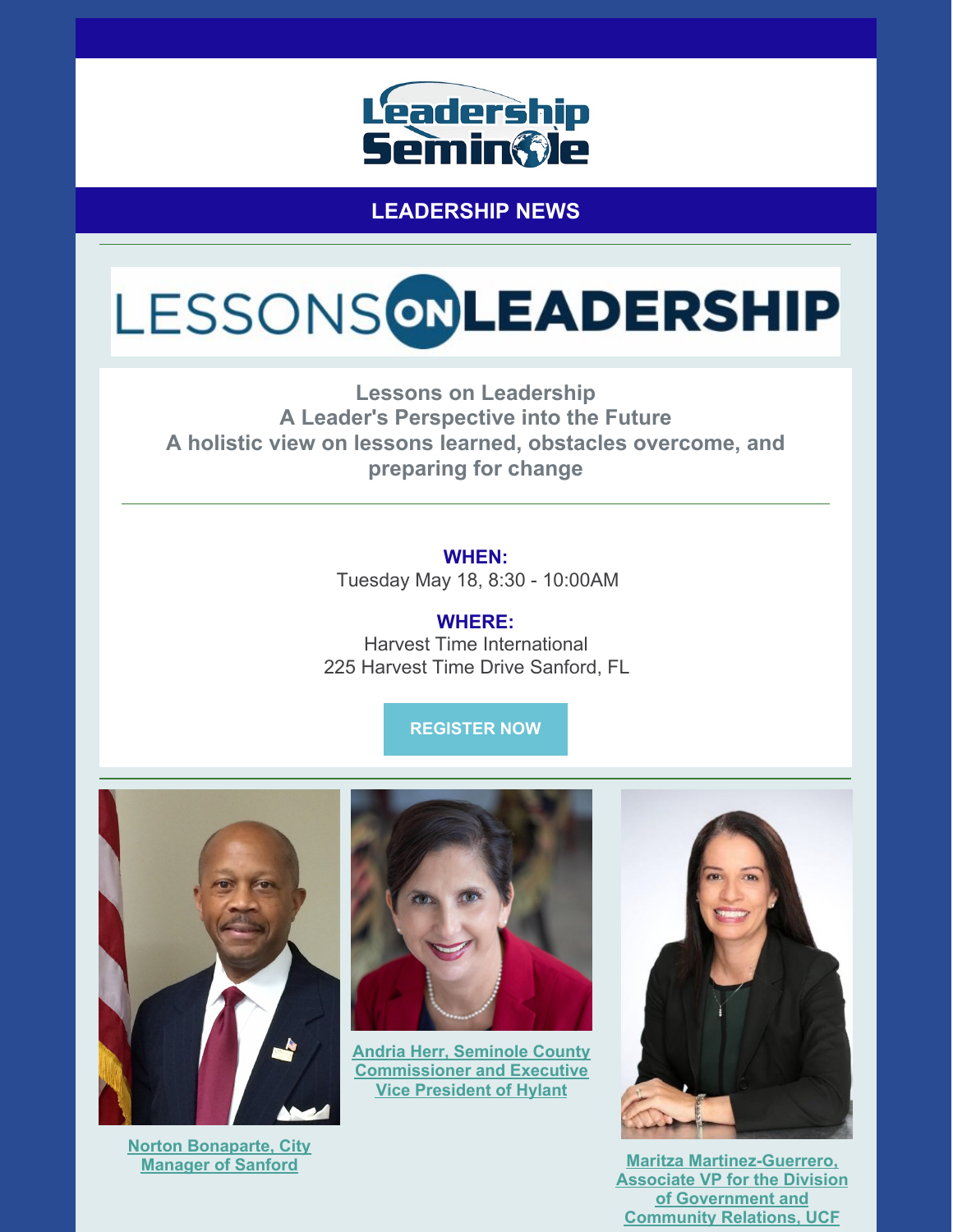#### **Presenting Sponsor**

# ORLANDO **HEALTH**<sup>®</sup>

## **Supporting Sponsor Host Sponsor**



LEADERSHIP

20 S U M M I T 21



South Seminole

Hospital



#### **In the News!**

Our Annual Leadership Summit was featured in the latest issue of Lake Mary Life Magazine!

Check out the feature including photos.

**Full [Article](https://www.lakemarylife.com/filerepository/archives/5-21lml/index.html)**

COMMUNITY NEWS



#### **On The + Side: Van Gogh, Burgers and Inclusion**

Addition Financial is back with another edition of *On The + Side*, your regular serving of positive stories, ways to stay healthy and of course, adorable animal footage. Our goal is to shine some light in the world during a time that can sometimes feel very dark. Tune into this week's blog to learn about Mother's Day gift ideas, recipes to celebrate National Burger Day, and more! To read the latest edition, **[click](https://resources.additionfi.com/on-the-side-van-gogh-burgers-and-inclusion) here**.

# ACCEPTING APPLICATIONS